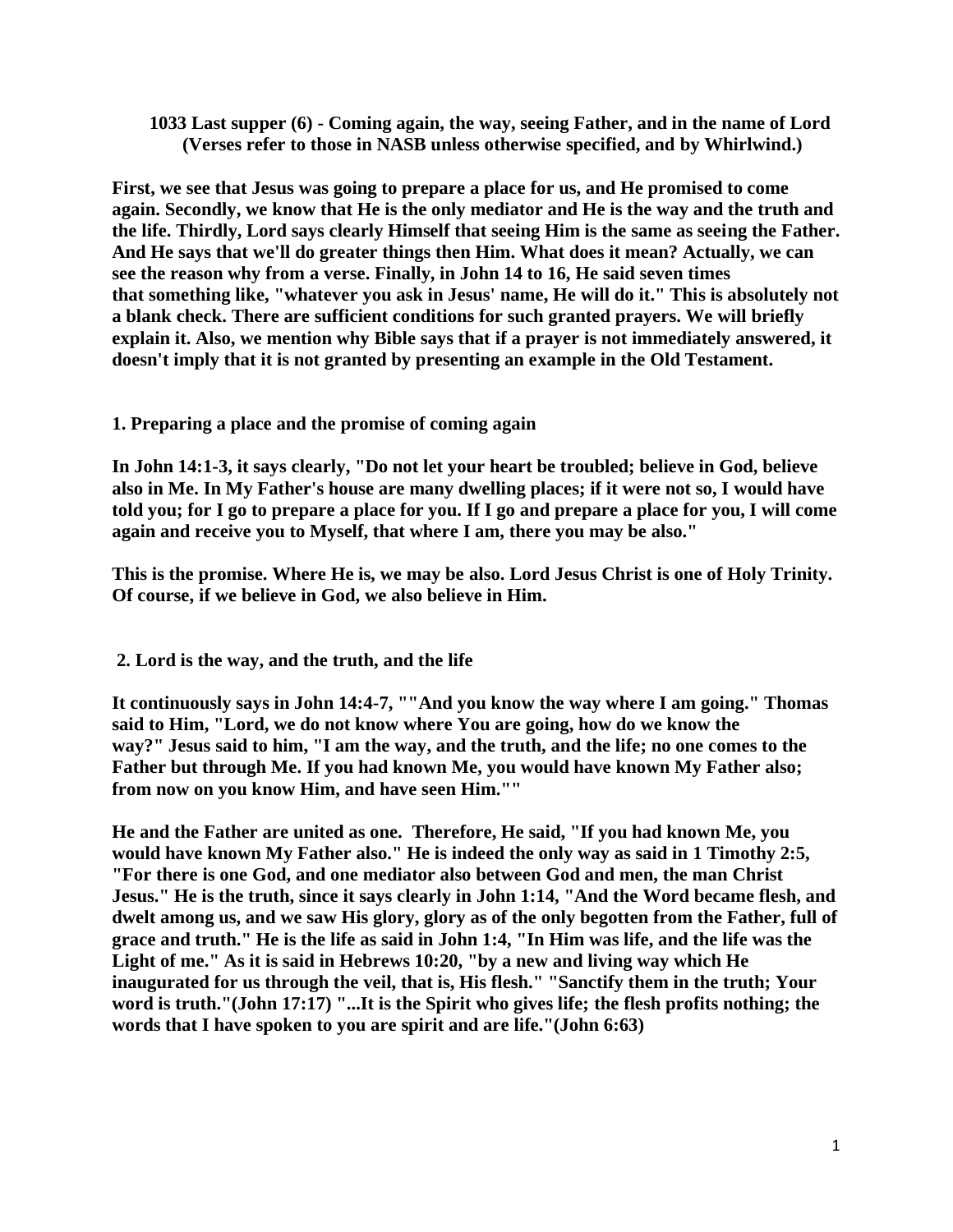**3. Seeing Lord Jesus being the same as seeing Father**

**In John 14:8-12, it says, "Philip said to Him, "Lord, show us the Father, and it is enough for us." Jesus said to him, "Have I been so long with you, and yet you have not come to know Me, Philip? He who has seen Me has seen the Father; how can you say, 'Show us the Father'? Do you not believe that I am in the Father, and the Father is in Me? The words that I say to you I do not speak on My own initiative, but the Father abiding in Me does His works. Believe Me that I am in the Father and the Father is in Me; otherwise believe because of the works themselves. Truly, truly, I say to you, he who believes in Me, the works that I do, he will do also; and greater works than these he will do; because I go to the Father."**

**Indeed, no one can see the face of the Father as in Exodus 33:20, "But He said, "You (Moses) cannot see My face, for no man can see Me and live!"" But the Father can be seen as said in Exodus 33:23, "Then I will take My hand away and you shall see My back, but My face shall not be seen." He and the Father is in perfect oneness. Thus, in the era of the New Testament, Jesus said, "He who has seen Me has seen the Father." Regarding "otherwise believe because of the works themselves," even a Pharisees can see this point as described in John 3:1-2, "Now there was a man of the Pharisees, named Nicodemus, a ruler of the Jews; this man came to Jesus by night and said to Him, "Rabbi, we know that You have come from God as a teacher; for no one can do these signs that You do unless God is with him.""**

**Apparently, Christians have the abiding Holy Spirit. We are now united with Holy Trinity, by Holy Spirit, through Jesus, and in oneness with Father. Whatever we do is in the name of Lord, " ...Christ is all, and in all."(Colossians 3:11)**

**What is then the greater works mentioned? Apparently, they are both miracles and signs. There is no way that we'll do something greater than Jesus along this line. In fact, the verse says clearly, "because I go to the Father." What is the result because of His going? The Holy Spirit came. When Jesus was restricted in the human body, His preaching the Gospel is limited to the around the Sea of Galilee and Jerusalem. It is impossible for Him to perform the great missions. Just like a grain of wheat, "...if it dies, it bears much fruit."(John 12:24) Jesus was nailed on the cross to die for us, and nowadays we have the abiding Spirit. We can preach the Gospel to the end of the world without any restrictions. This is what Jesus cannot do when Word became flesh. Therefore, it says, "because I go to the Father."**

## **4. Seven times saying to pray in Jesus' name**

**We first take a look where it repeats something seven times like, "whatever you ask in Jesus' name, He will do it." Since I wasn't aware of this before, we may as well list all seven verses. Notice also that this is not a blank check. For example, if we pray for an unnecessary but expensive racing car, such a prayer will not be granted to our best**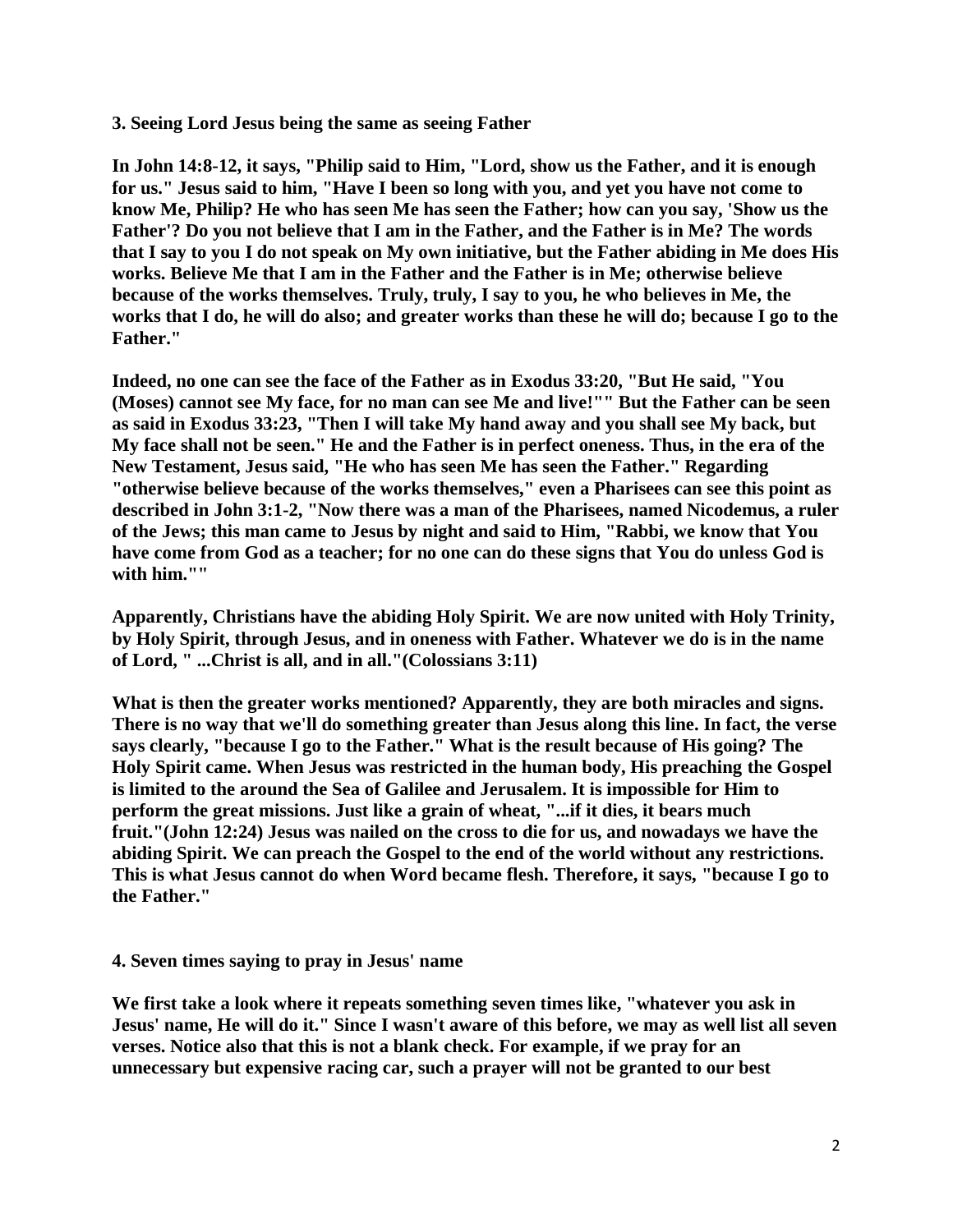**knowledge even if God has absolute authority and can do it. Then, there are sufficient conditions for such granted prayers. We will briefly explain it.**

**The first one is in John 14:13, "Whatever you ask in My name, that will I do, so that the Father may be glorified in the Son." In the next verse, it comes the second one, "If you ask Me anything in My name, I will do it."(John 14:14) In chapter 15, the third time is said, "If you abide in Me, and My words abide in you, ask whatever you wish, and it will be done for you."(John 15:7) And also the fourth time, "You did not choose Me but I chose you, and appointed you that you would go and bear fruit, and that your fruit would remain, so that whatever you ask of the Father in My name He may give to you."(John 15:16) It is followed by the fifth time in chapter 16, "In that day you will not question Me about anything. Truly, truly, I say to you, if you ask the Father for anything in My name, He will give it to you."(John 16:23) The last two times are in John 16:24, "Until now you have asked for nothing in My name; ask and you will receive, so that your joy may be made full," and in John 16:26, "In that day you will ask in My name, and I do not say to you that I will request of the Father on your behalf."**

**Talking about these seven times, the verses are not the exact same wording. The sufficient conditions are to fulfill all seven descriptions. In other words, we need to take intersection in this case. It is different from the event that Paul saw the big light, which is described three times. As we discussed before, all three descriptions are based on the same fact but in different situations. If we want to know the truth, we have to fulfill all of them. In other words, we need to combine all of the situations in order to understand it.**

**Here, we see a sufficient condition is to be in oneness with Christ to achieve the so-called vertical union as described in '1019 Vertical and horizontal love and union' [1], and in the name of Lord Jesus Christ. In this case, what we pray is the same as what Jesus asks. How can such prayers not be granted? Please notice that this is not saying it that our prayer cannot be granted if we cannot reach the perfect oneness vertically. Maybe we don't even know that we are indeed in union with Christ in a particular issue. On top of that, He has absolute authority!**

**We want you to notice in particular the fourth time, "You did not choose Me but I chose you." Indeed, Jesus chose Himself the apostles, not the other way around. Thus, we see once again that the way of sanctification is passive. This is because life comes from God as described in 1 Corinthians 3:6-7, "I planted, Apollos watered, but God was causing the growth. So then neither the one who plants nor the one who waters is anything, but God who causes the growth."**

**We might often ask why my prayer isn't answered? Maybe the answer is 'no' and we cannot accept it. In fact, Bible says clearly that a prayer is not implemented right away doesn't imply that it is not already answered. Let us give you an example in the Old Testament as described in Daniel 10:12-14, "Then he said to me, "Do not be afraid, Daniel, for from the first day that you set your heart on understanding this and on humbling yourself before your God, your words were heard, and I have come in response to your words. But the prince of the kingdom of Persia was withstanding me for twenty-one days;**